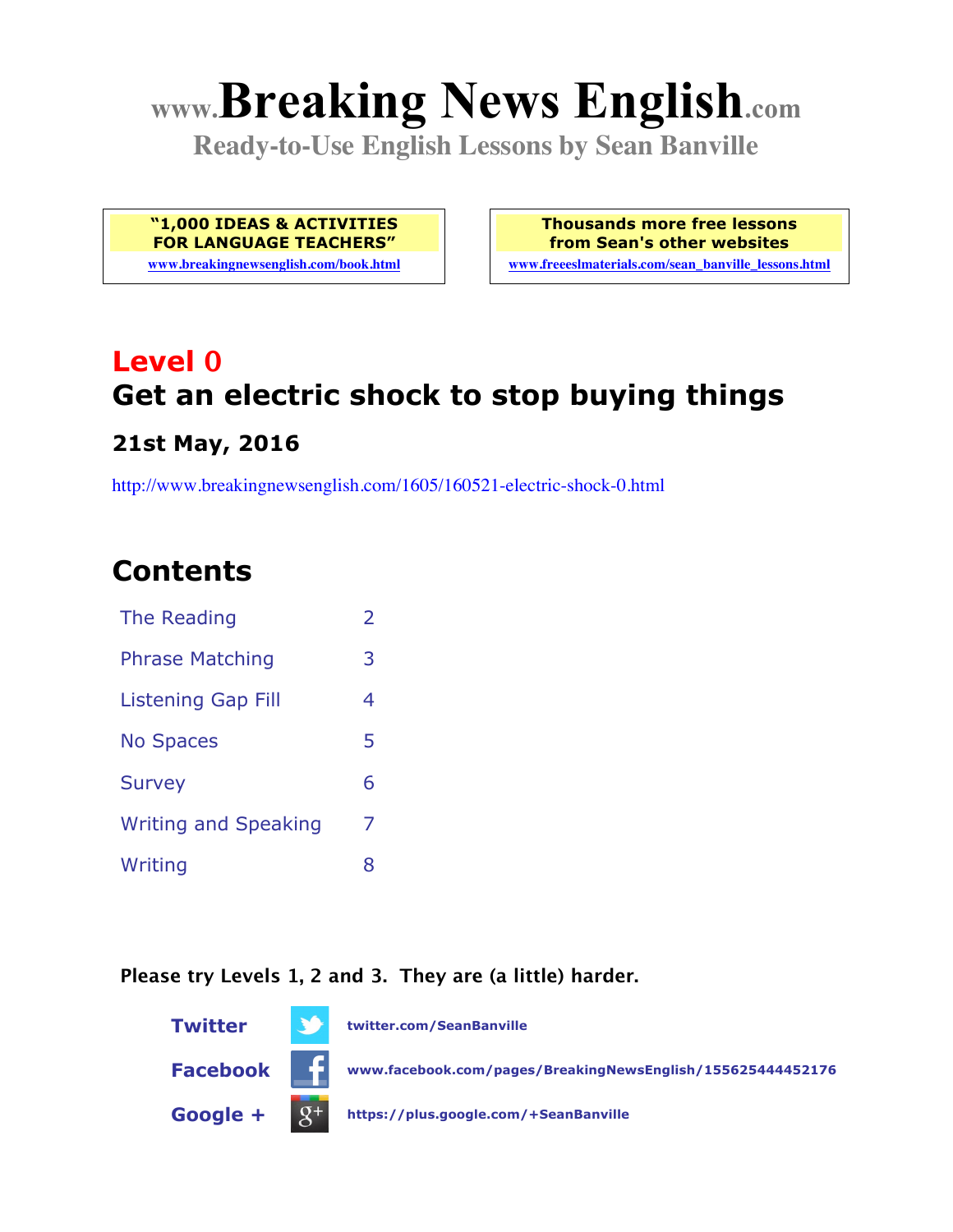### **THE READING**

From http://www.breakingnewsenglish.com/1605/160521-electric-shock-0.html

A new product will help us save money. It is a wristband called the Pavlok. It knows how much money we have in the bank. It gives us a small electric shock if we buy something but do not have enough money. In the future, many banks could give the Pavlok to their customers. The Pavlok is part of the Internet of Things. People like it. Shoppers said it is better than getting a big shock from credit card bills. It is good for people who cannot stop spending people with no willpower. Many young people buy too many things. They don't think about what is in their bank.

Sources: http://www.**bbc.com**/news/technology-36301778 http://www.**mirror.co.uk**/tech/big-spender-bank-give-you-8004336 http://www.**thememo.com**/2016/05/19/putting-the-buzz-back-into-banking-with-electroshocktherapy/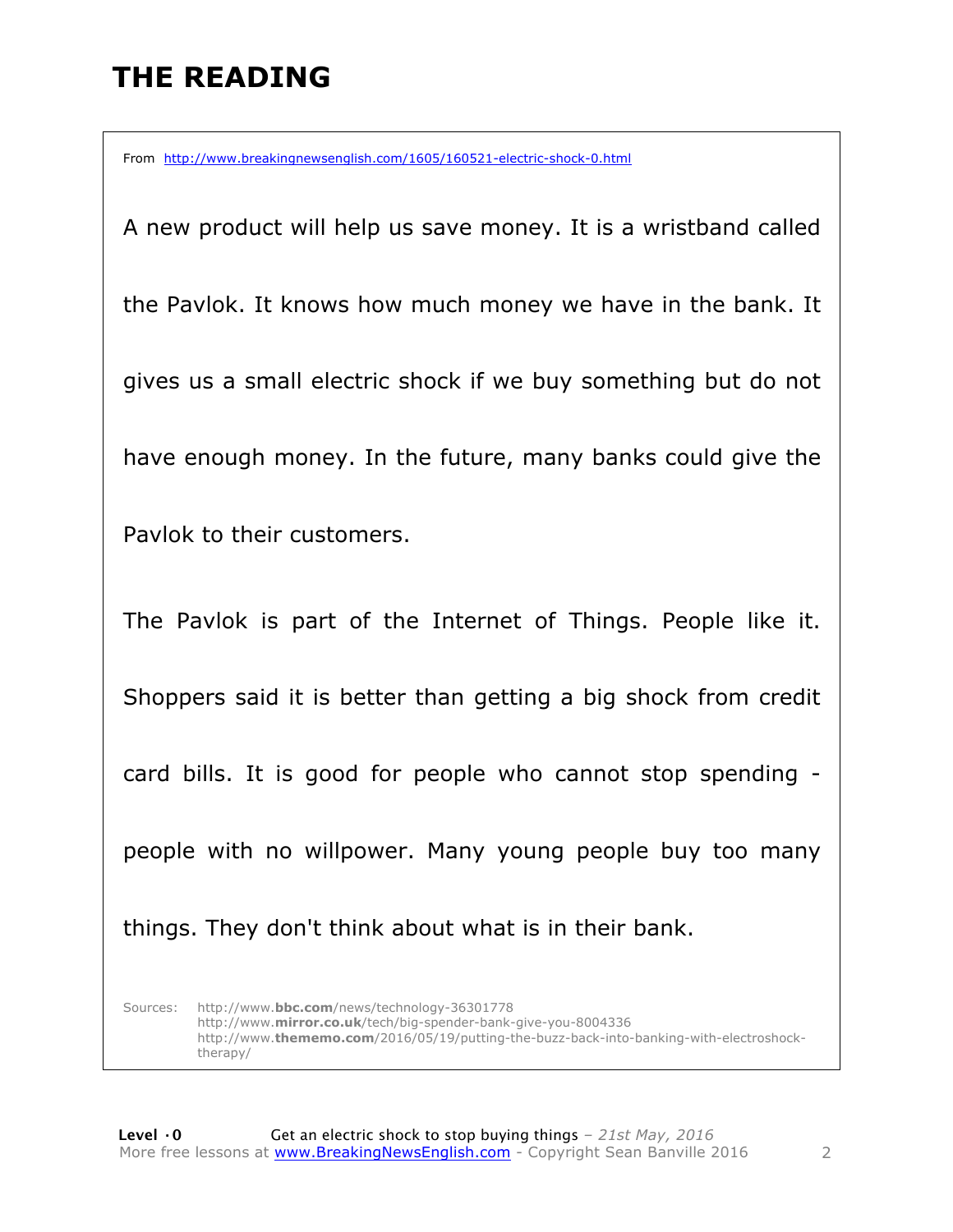### **PHRASE MATCHING**

From http://www.breakingnewsenglish.com/1605/160521-electric-shock-0.html

#### **PARAGRAPH ONE:**

| 1. A new                        |    | a. much            |
|---------------------------------|----|--------------------|
| 2. help us                      |    | b. the Paylok      |
| 3. it is a wristband called     |    | c. their customers |
| 4. It knows how                 |    | d. shock           |
| 5. money we have                |    | e. product         |
| 6. It gives us a small electric | f. | money              |
| 7. do not have enough           |    | q. in the bank     |
| 8. give the Pavlok to           | h. | save money         |

#### **PARAGRAPH TWO:**

| 1. part of the Internet |    | a. spending                 |
|-------------------------|----|-----------------------------|
| 2. it is better         | b. | people                      |
| 3. credit card          |    | c. than getting a big shock |
| 4. cannot stop          | d. | many things                 |
| 5. people with no       |    | e. is in their bank         |
| 6. young                | f. | bills                       |
| 7. buy too              | q. | of Things                   |

- 8. They don't think about what h. willpower
-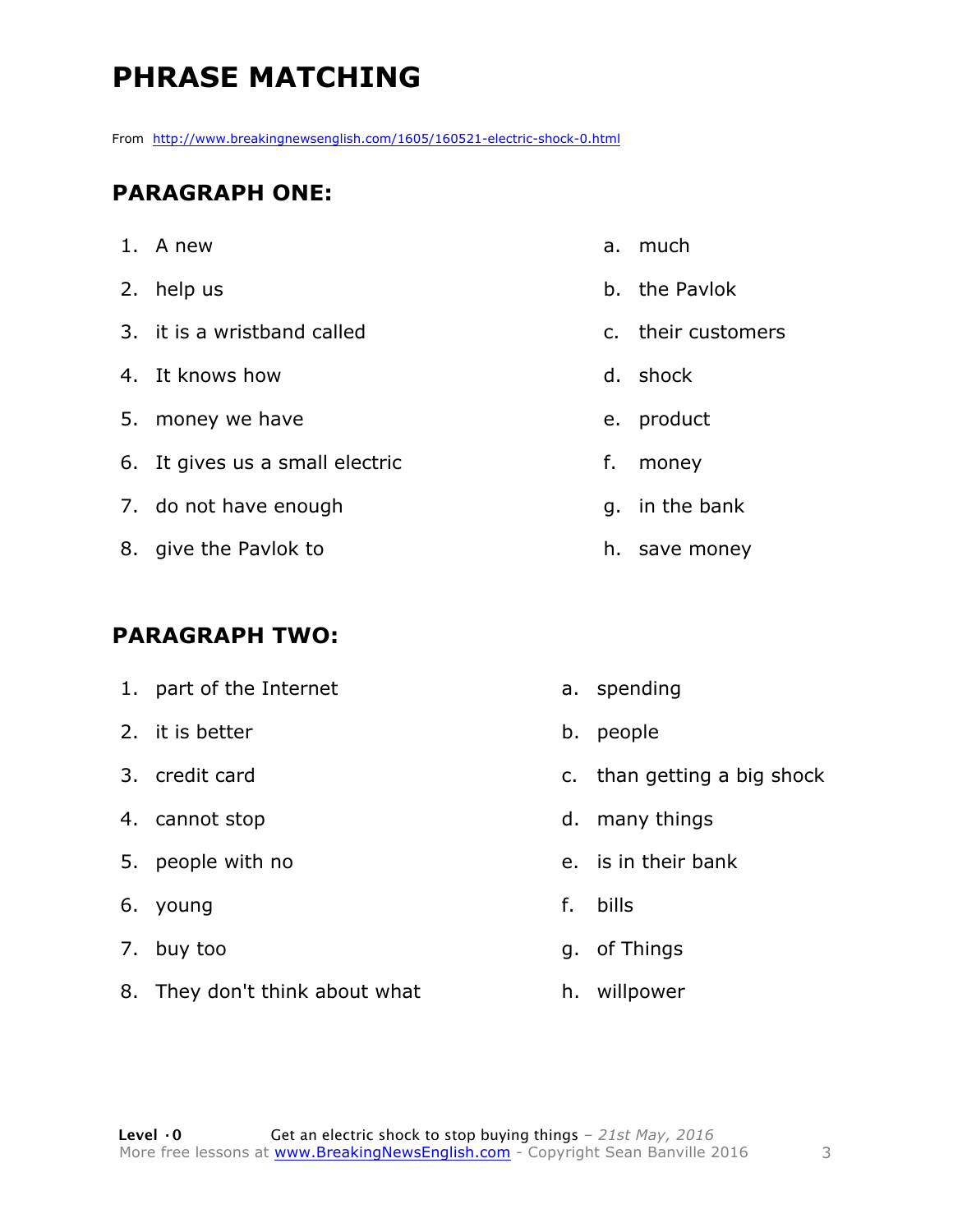### **LISTEN AND FILL IN THE GAPS**

From http://www.breakingnewsenglish.com/1605/160521-electric-shock-0.html

| A new product will (1) _______________________ money. It is a          |  |
|------------------------------------------------------------------------|--|
| wristband called the Pavlok. It (2) __________________________ money   |  |
| we have (3) __________________________. It gives us a small electric   |  |
| shock (4) ___________________________ something but do not have        |  |
| $(5)$ __________________________. In the future, many banks could give |  |
| the Pavlok to (6) ________________________.                            |  |
| The Pavlok (7) ____________________________ the Internet of Things.    |  |
| People like it. Shoppers (8) ____________________ better than          |  |
| getting (9) _________________________ from credit card bills. It is    |  |
|                                                                        |  |
| people with no willpower. Many (11) __________________________ buy     |  |
| too many things. They don't think about what                           |  |
|                                                                        |  |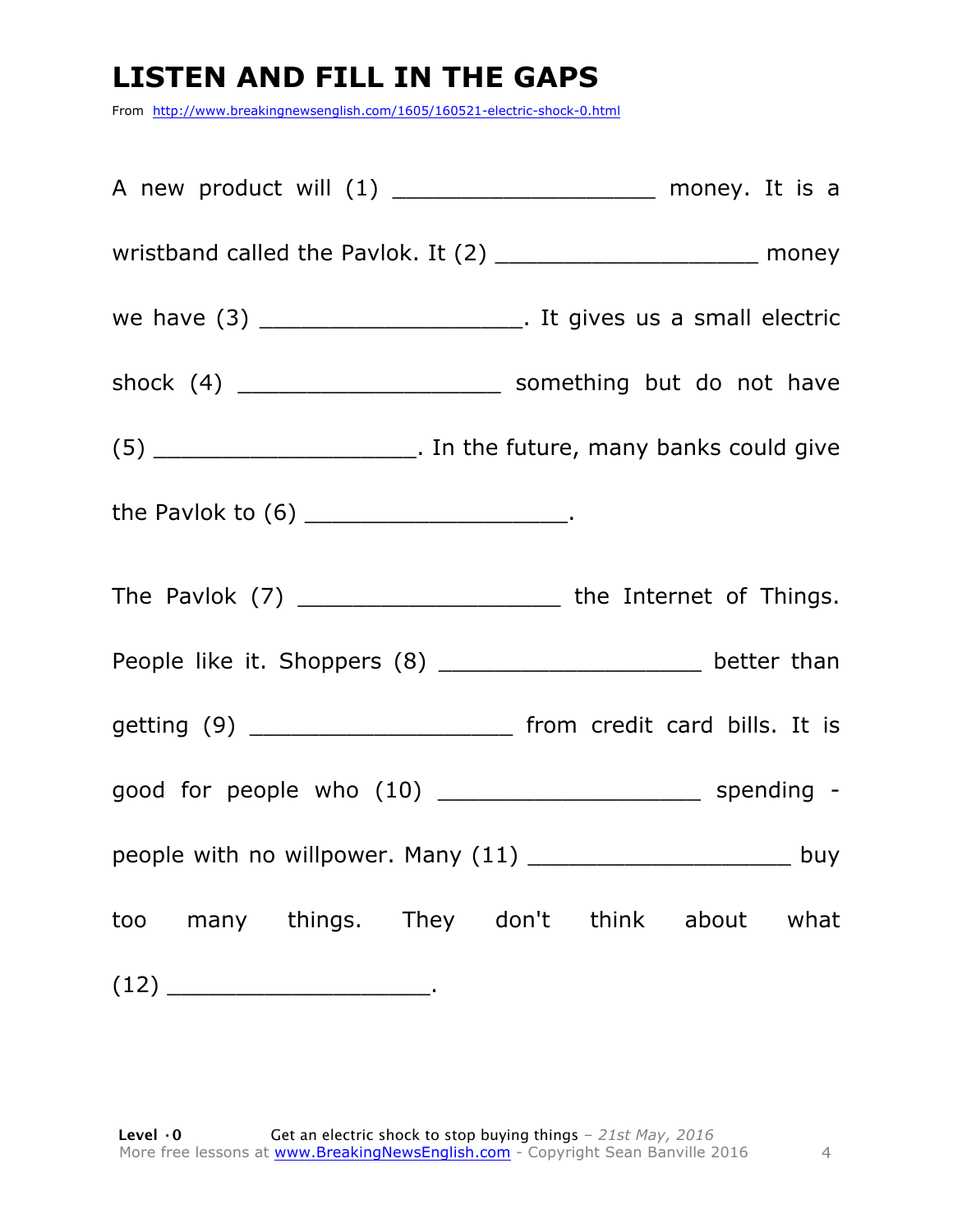### **PUT A SLASH ( / )WHERE THE SPACES ARE**

From http://www.breakingnewsenglish.com/1605/160521-electric-shock-0.html

Anewproductwillhelpussavemoney.ItisawristbandcalledthePavlok.I

tknowshowmuchmoneywehaveinthebank.Itgivesusasmallelectrics

hockifwebuysomethingbutdonothaveenoughmoney.Inthefuture,m

anybankscouldgivethePavloktotheircustomers.ThePavlokispartofth

eInternetofThings.Peoplelikeit.Shopperssaiditisbetterthangettinga

bigshockfromcreditcardbills.Itisgoodforpeoplewhocannotstopspen

ding-peoplewithnowillpower.Manyyoungpeoplebuytoomanythin

gs.Theydon'tthinkaboutwhatisintheirbank.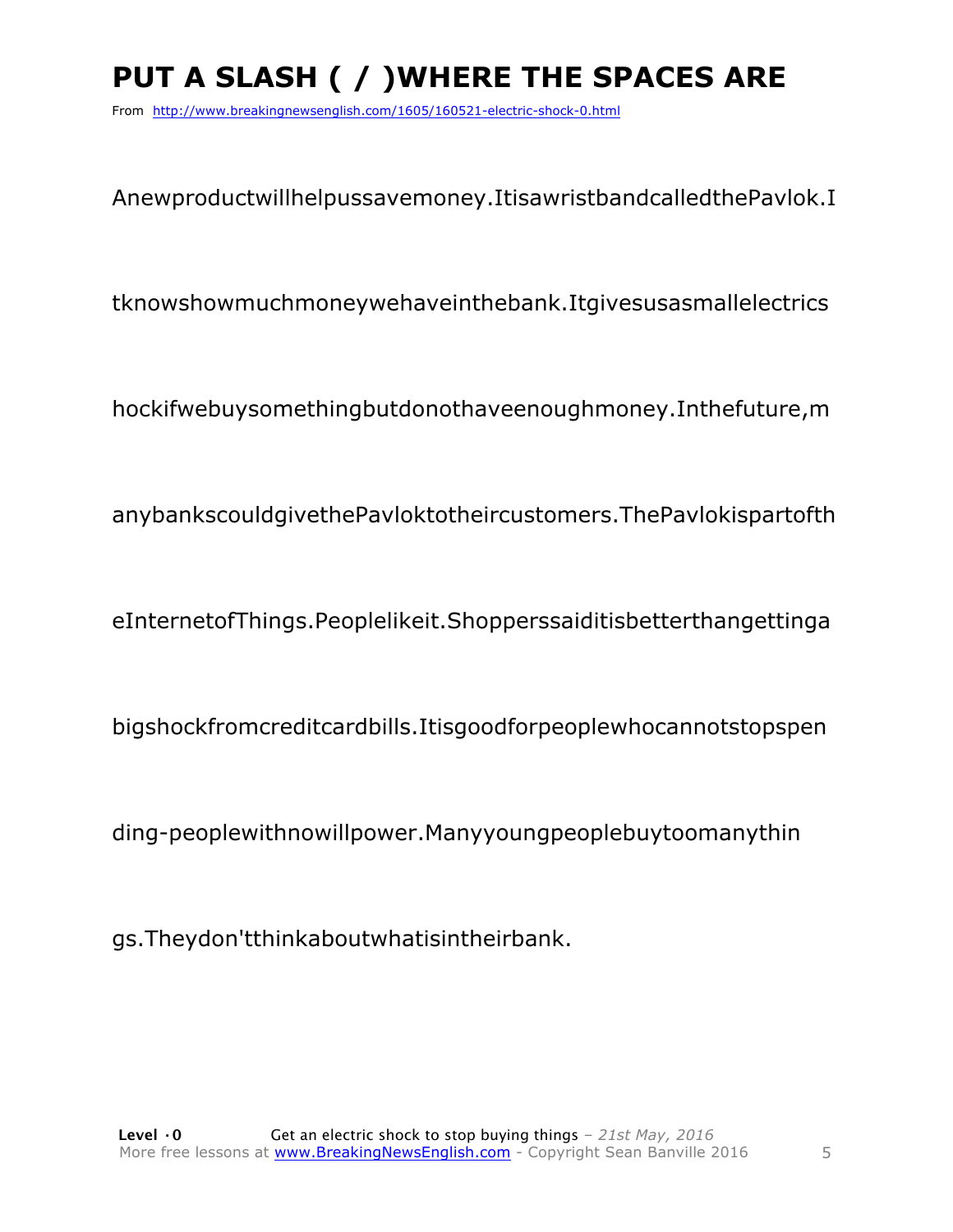### **MONEY SURVEY**

From http://www.breakingnewsenglish.com/1605/160521-electric-shock-4.html

Write five GOOD questions about money in the table. Do this in pairs. Each student must write the questions on his / her own paper.

When you have finished, interview other students. Write down their answers.

|      | STUDENT 1 | STUDENT 2 | STUDENT 3 |
|------|-----------|-----------|-----------|
| Q.1. |           |           |           |
| Q.2. |           |           |           |
| Q.3. |           |           |           |
| Q.4. |           |           |           |
| Q.5. |           |           |           |

- Now return to your original partner and share and talk about what you found out. Change partners often.
- Make mini-presentations to other groups on your findings.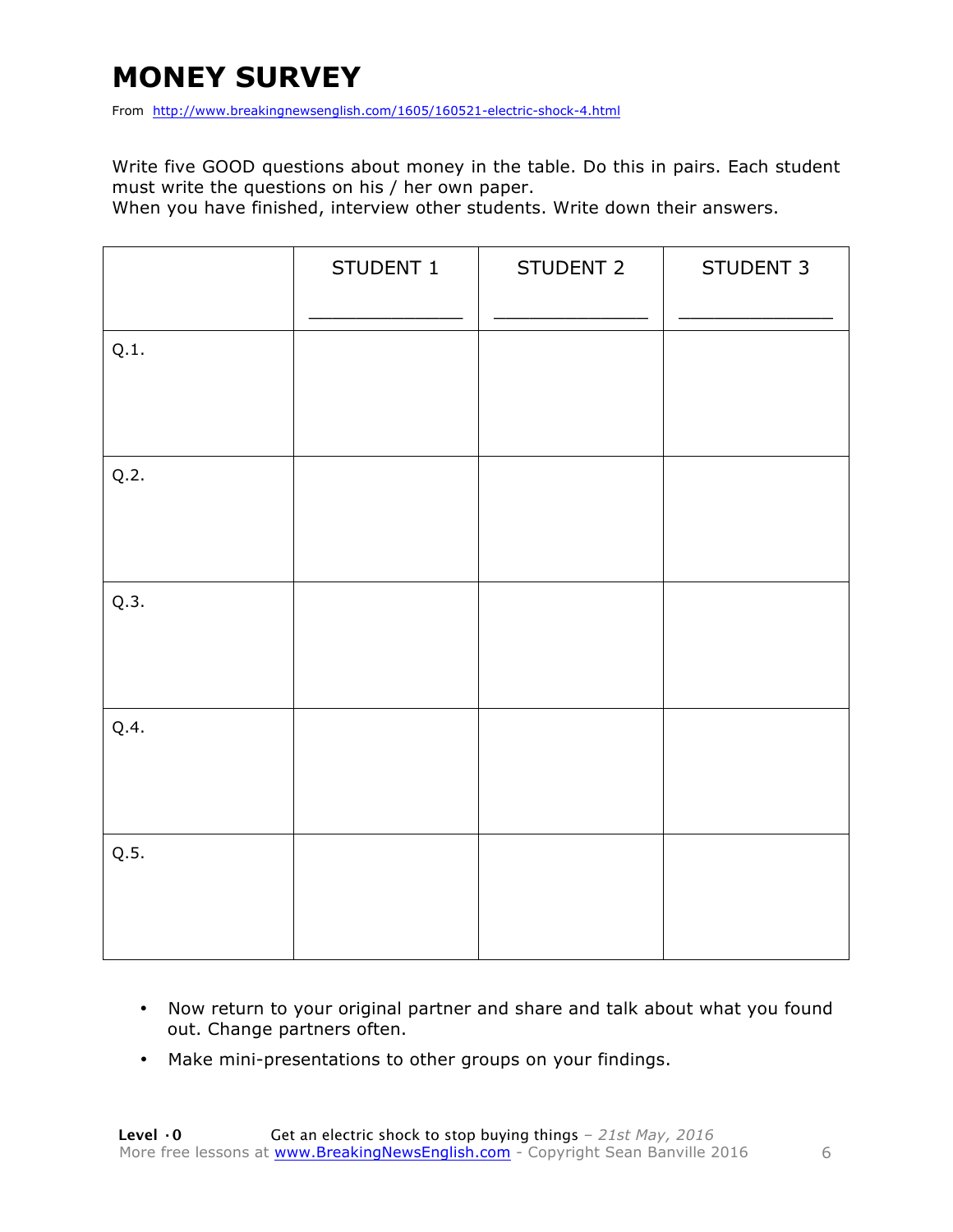### **WRITE QUESTIONS & ASK YOUR PARTNER(S)**

Student A: Do not show these to your speaking partner(s).

*Get an electric shock to stop buying things – 21st May, 2016* More free lessons at www.BreakingNewsEnglish.com

### **WRITE QUESTIONS & ASK YOUR PARTNER(S)**

-----------------------------------------------------------------------------

Student B: Do not show these to your speaking partner(s).

| a) |  |  |
|----|--|--|
| b) |  |  |
| c) |  |  |
| d) |  |  |
| e) |  |  |
| f) |  |  |
|    |  |  |